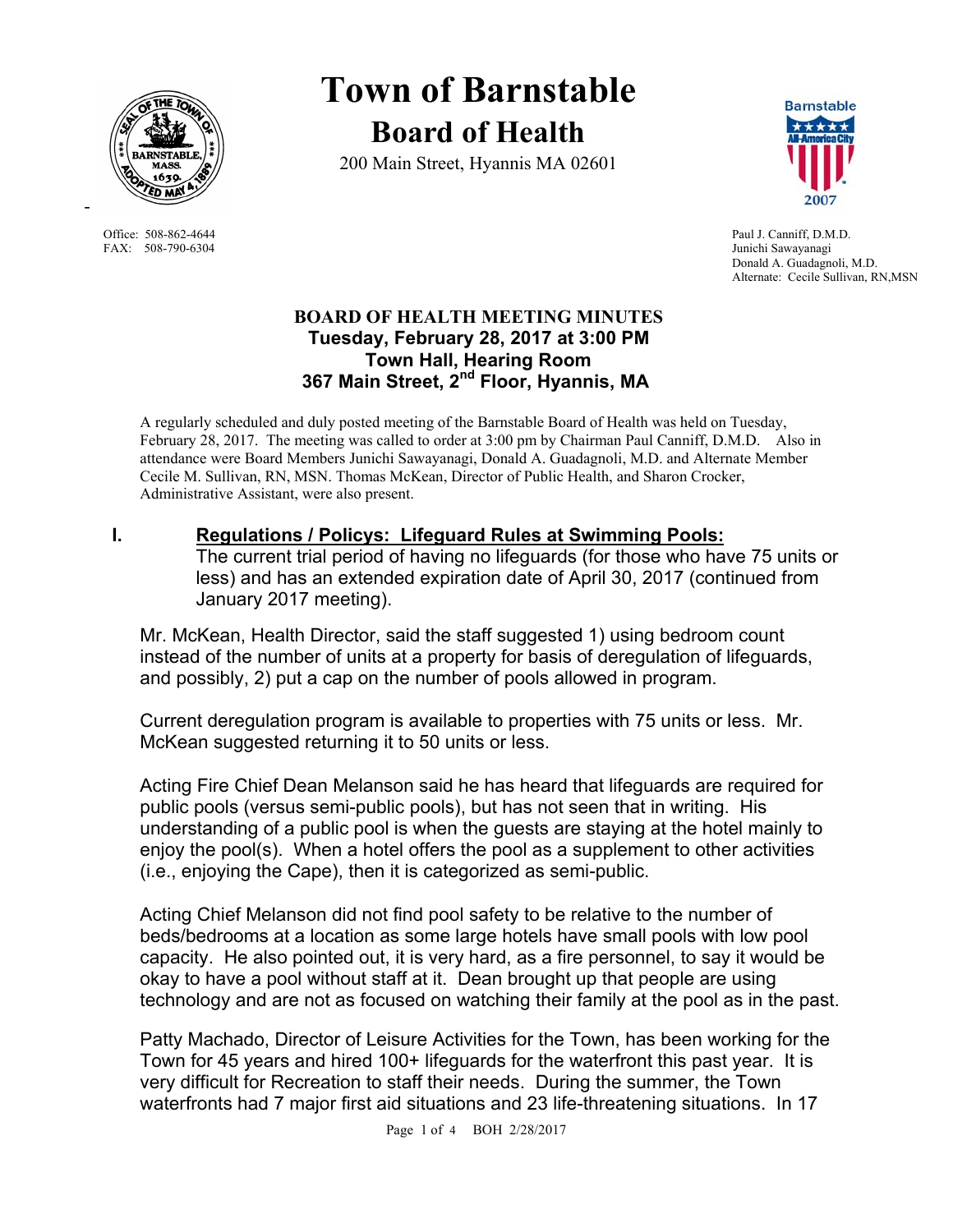rescues from the water, the victim was active and thus, needed an experienced lifeguard to handle the rescue. In her professional opinion, using "qualified swimmers" for coverage is putting the qualified swimmers in harm's way if they were to go in and attempt a rescue.

Mrs. Machado said there is a national crisis going on with a shortage of trained lifeguards. She starts encouraging youths at very early ages. To make matters worse, the Red Cross moved its headquarters for training certified lifeguards out of Hyannis.

Dr. Canniff suggested the Board of Health apply pressure to the local Red Cross to reconsider.

Patty said at beaches, they have to get additional certification as a "waterfront" lifeguard which includes endurance tests. She said lifeguards only have 10 seconds to get a person out of the water to save them.

Attorney David Lawler, representing Hyannis Marina and Heritage House, said in a perfect world, it would be wonderful to have lifeguards at every pool but they are difficult to find. He pointed out that the Town has difficulty staffing at more desirable locations than motel owners have. Beach staff is out in the fresh air and sun.

David also pointed out that at beaches, there are a number of people swimming before and after the lifeguard coverage hours and has not heard any bad news. People make personal choices on safety every day. He pointed out the State does allow the Board of Health to make a ruling to eliminate the lifeguard coverage at pools.

Attorney Lawler said his clients will have the ring toss available and would be willing to require no one is allowed to swim alone. He believes this would be a smart requirement.

Peter Martino, as a spokesman for the Chamber of Commerce, asked to allow the same rules as a beach where people are allowed to swim after the lifeguards are off duty. He feels the Town is putting additional liability and insurance requirements on the hotels. The State statute does not require lifeguards; they put the responsibility onto the swimmers.

Cecile Sullivan asked, if the Board rules to eliminate lifeguards, would the customers be informed of no lifeguards as soon as they check in? The answer was "Yes, they would list it on their website, and would have signage clearly posted, and it would appear on their paperwork". Mr. Martino said if a pool were busy with a function, etc., they would be using lifeguards or qualified swimmers at that time as they, too, are interested in safety.

Skip Simpson stressed that he believes the single most important safety rule is to use a 'buddy' system– no one swims alone. He also mentioned beaches are more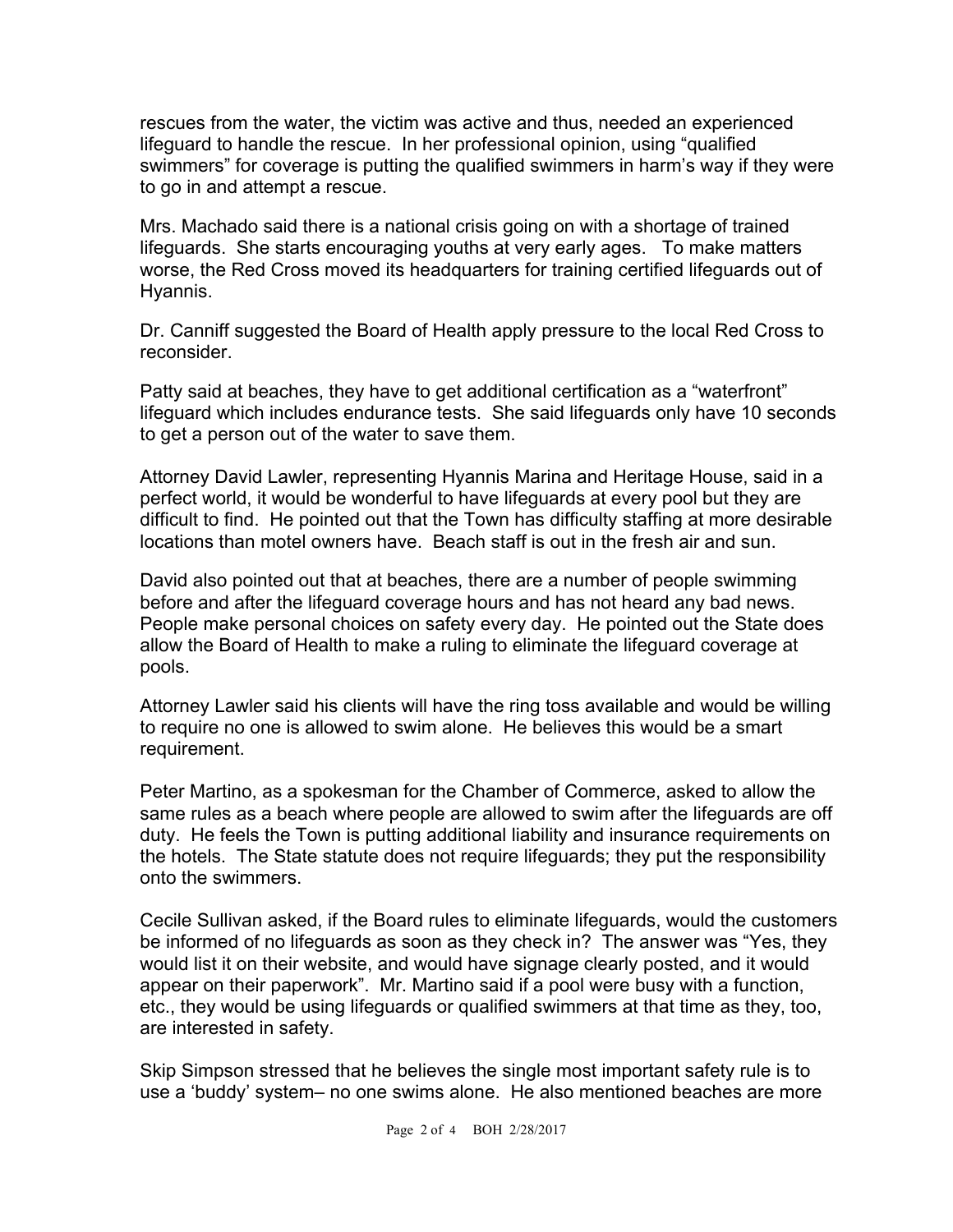dangerous as open water beaches vary across the country with weather conditions and sea life, etc. He suggested this be required at beaches and pools. He also pointed out his pool is only nine feet wide (very small).

The Board voted to close the public discussion and take the comments under consideration. (Unanimously, voted in favor.)

### **II. Variance – Septic**

A. Brian Yergatian, BSC Group, representing E. Jaxtimer, Trustee, JHJ Realty Trust, owner – '0' Rue Michelle (a.k.a. #20), Barnstable, Map/Parcel 335-073, 1.24 acres. Previously approved, expired permit, variance from a marginal lot regulation requested.

Requested Postponed until March 28, 2017.

B. Thomas Roux representing Michael Dinapoli, owner – 542 Main Street, West Barnstable, Map/Parcel 133-010, 0.95 acre lot, requesting a setback variance.

Requested Postponed until March 28, 2017.

C. Daniel Ojala, Down Cape Engineering, representing Kevin and Marjorie Sullivan, owners – 620 Yarmouth Road, Hyannis, Map/Parcel 345-022, parcel is 6,099 square feet, failed septic, no increase in flow, requesting two setback variances.

Mr. Ojala summarized the three bedroom septic system plan which has two setback variances. He said there is no increase in flow and it is not required to show a reserve area.

Mr. McKean said the staff had no objections.

Upon a motion duly made by Mr. Sawayanagi, seconded by Dr. Guadagnoli, the Board voted to grant the two variances on the engineered plan dated January 30, 2017. (Unanimously, voted in favor.)

## **III. Hearing – Septic (Cont.):**

Dmitry and Irene Zinov, owners – 102 Iyannough Road, Hyannis, Map/Parcel 328-152-00A thru -00J, 1650 rule, failed septic system, septic inspection results.

Irene Zinov was present. She had the original plan done by Glen Harrington. Mrs. Zinov stated the back building has only one bedroom, not two (as stated on the plan, and as shown, it is on a separate system. There is a total of 15 bedrooms on the parcel. The Board determined the standard septic system on the plan would be permitted.